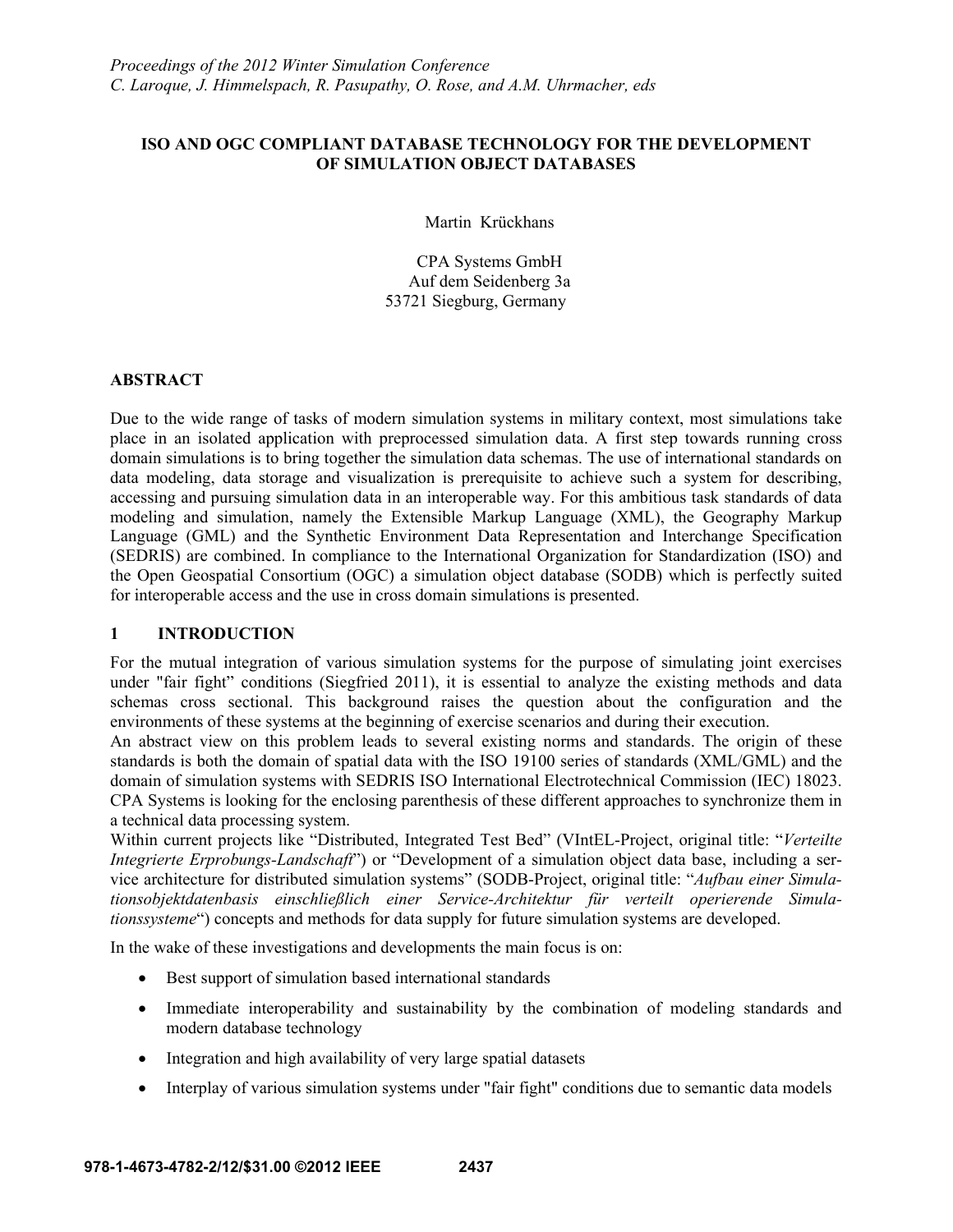Reuse of all database content, for instance preparations of troop movement, individual training scenarios or mobile vehicle systems.

The central solution is to achieve conformity of the simulation data supply through the use of international norms and standards of the ISO and OGC. With respect to the OGC service architecture this leads to a consistent data supply in distributed simulation systems. The data consistence is the main aspect to improve High Level Architecture (HLA) based simulations and facilitates the integration of federates with varying thickness and bandwidth.

## **2 BACKGROUND**

## **2.1 SEDRIS**

"SEDRIS is an infrastructure technology that enables information technology applications to express, understand, share, and reuse environmental data. SEDRIS technologies provide the means to represent environmental data (terrain, ocean, air and space), and promote the unambiguous, loss-less and nonproprietary interchange of environmental data" (SEDRIS Home). SEDRIS was established in 1994 under the patronage of the Department of Defense (DoD). Today SEDRIS is used by a global community in the field of simulations.

SEDRIS is a combination of ISO/IEC standards for describing, interacting and exchanging environmental data, as well as modeling their structure, syntax and semantics. With regard to GML, SEDRIS offers a more general way of data modeling. In SEDRIS abstract contexts, e.g. a relation between objects and their semantic can be modeled independently. Therefore SEDRIS differentiates between classes and their meanings and comes with an abstract class model (the Data Representation Model (DRM)) and an abstract meaning library (Enviromental Data Coding Specification (EDCS)).

## **2.2 GML**

The OGC is an association of industrial enterprises as well as representatives from universities and administrations. The association aims to support the development of standards and norms in the context of spatial data. Most of the OGC specifications relate to modeling 2D and 3D vector data. Due to its generalization GML is one of the most interesting OGC-specification for the wide range of simulation systems. GML – especially GML3 – is a XML syntax which allows the description and the exchange of vector based spatial data. The basic modeling concept of GML offers 2 and 3 dimensional geometries with respect to the European Petroleum Survey Group (EPSG) spatial reference systems, topological relations, object oriented meta data schemas, complex attribute types, linking spatial and non-spatial objects and relations based on the Unified Modeling Language (UML) like aggregations or compositions. The basic types of the GML syntax refer to specifications of the ISO 19100 series. To ensure ISO compliant data modeling an application needs to define its application schema in a GML based XML-Schema. In other words, every GML based application consists of its own application schema, which is written in the language of XML Schema Definitions (XSD).

## **3 RELATED WORK**

Gustavson et al. (2005) illustrate that the aim of Service Oriented Architectures (SOA) in simulation context "is to minimize unnecessary dependencies among systems and software elements while maintaining functionality". Motivated by the idea, that "SOA [..] achieves a level of flexibility and agility that most object-based architectures have failed to deliver, including the HLA", they present the need and a way of integrating SOA to simulations. In addition to this general approach, Tu et al. (2011) describe a more concrete combination of HLA and SOA with an implementation of Web-Service-Federates. Bernard et al. (2001) focus in contrast to Gustavson et al. (2005) and Tu et al. (2011) on integrating OGC compliant Web-Services like the Web-Feature-Service (WFS) to HLA based monitoring of (low frequented) meteorological data. In contrast to the aforementioned approaches, Rossmann et al. (2011) present the use of object oriented databases in context of wood and forest simulations with SupoportGIS. In difference to our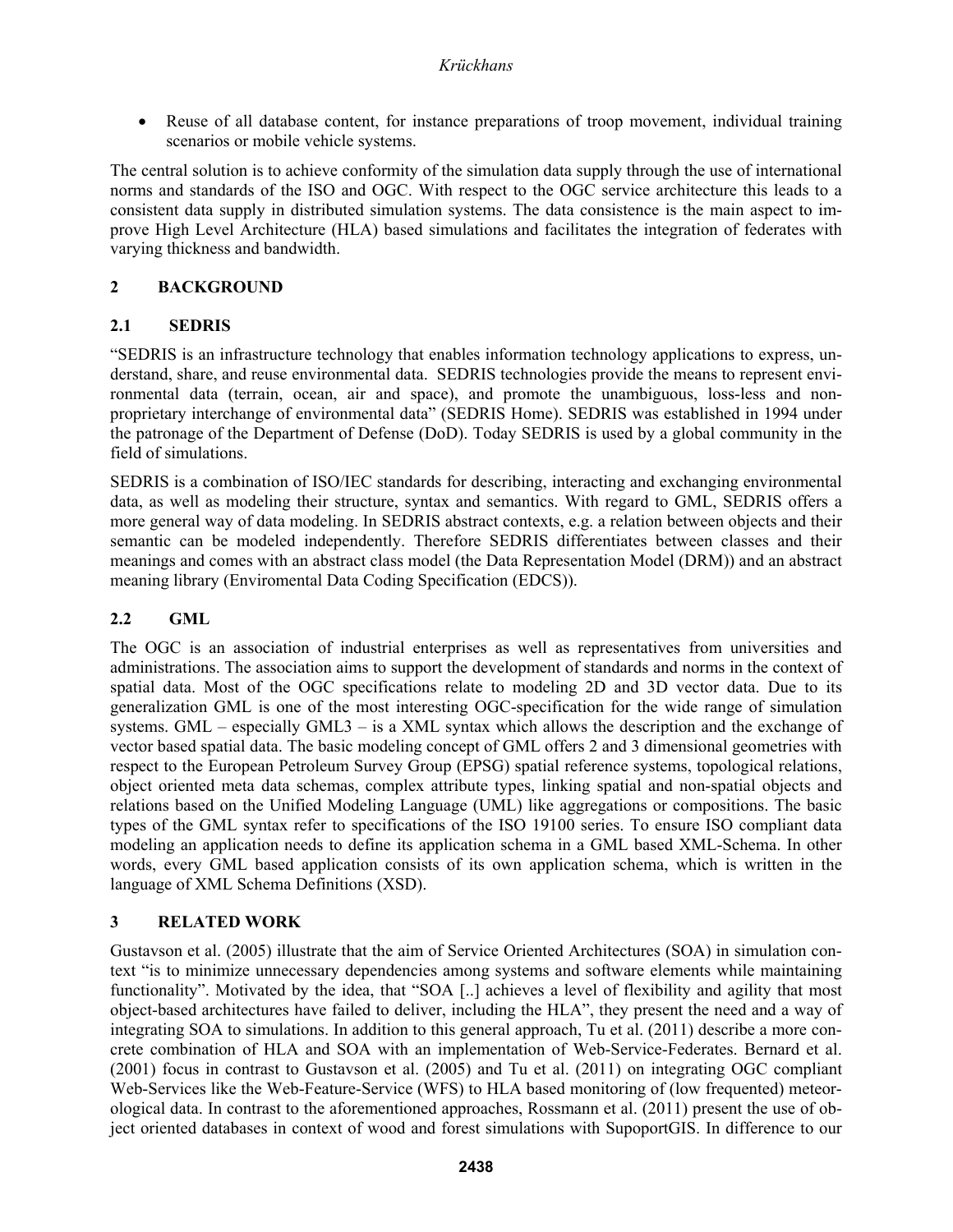approach they used a proprietary data schema but did not make use of an existing standard like SEDRIS. An integrated and ISO/OGC compliant approach, which combines SOA and HLA with object oriented databases in context of modern simulation systems, is still missing.

## **4 SIMULATION OBJECT DATABASES (SODB)**

The central approach is to achieve compliance of the data supply to the international norms and standards of ISO and OGC. To implement a SODB, SEDRIS is mapped into an XML/GML application schema. This application schema is compliant to ISO 19100 series of standards and specifications of the Open Geospatial Consortium (OGC). With this artifice we achieve the following benefits:

- Product neutrality of the SODB with respect to interoperability and data infrastructure
- Well-defined and standardized structures to access objects in the SODB
- Use of GML databases (e.g. SupportGIS -Database) for the persistent management and continuing of simulation objects
- Widespread expertise in dealing with ISO/OGC-compliant data repositories

## **4.1 Establishment of Data Register (Catalogues)**

The prerequisite for the derivation of a SEDRIS application schema is the availability of a SEDRIS-Register compliant to ISO 19135 (Geographic information - Procedures for registration of items of geographic information). A register is an abstract enumeration of unique identifiers of items, for instance the data types of a programming language. A register catalog consists of several different registers.

The basis for the implemented register catalog is the SEDRIS data model. This data model is described in UML format and available at the project site (http://sedris.org/drm.htm) as PDF-File. Corresponding raw data can also be obtained in MS Visio format or accessed as HTML/XML structures. These structures contain the dictionary (DRM) and will be used for several registers directly (See Figure 1 for an example of a register and Figure 2 for a sketch of the workflow).

| Name                                     | definition                   | baseType | default                                                                                               |  |
|------------------------------------------|------------------------------|----------|-------------------------------------------------------------------------------------------------------|--|
|                                          |                              | char     | NIA                                                                                                   |  |
| <b>EDCS</b> Character                    | TYPEDEF: EDCS_Charact        |          | NIA                                                                                                   |  |
| <b>EDCS_Count</b>                        | <b>TYPEDEF: EDCS_Count T</b> | long     | <b>NIA</b>                                                                                            |  |
| <b>EDCS</b> Integer                      | TYPEDEF: EDCS_Integer T      | long     |                                                                                                       |  |
| <b>EDCS Long Float</b>                   | TYPEDEF: EDCS_Long_FI        | double   | NIA                                                                                                   |  |
| SE Byte                                  | TYPEDEF: SE_Byte This da     | char     | NIA                                                                                                   |  |
| Coded List                               |                              |          |                                                                                                       |  |
| Name                                     |                              |          | definition                                                                                            |  |
| EAC ACCESS DIRECTION TYPE                |                              |          | The type of access direction of an <object> in reference to allowable traf</object>                   |  |
| EAC_ACCESSIBILITY_STATUS                 |                              |          | The type of accessibility of an <object>.</object>                                                    |  |
| EAC ACCUMULATION PERIOD CATEGORY         |                              |          | The category of an < <accumulation period="">&gt;.</accumulation>                                     |  |
| EAC_ACOUSTIC_CENTRE_FREQUENCY_BAND       |                              |          | The electro-acoustic one-third-octave band centre < <frequency>&gt; (app</frequency>                  |  |
| EAC ACOUSTIC REFLECTION TYPE             |                              |          | The type of acoustic reflection from a <waterbody_floor>.</waterbody_floor>                           |  |
| Complex Types                            |                              |          |                                                                                                       |  |
| Name                                     |                              |          | definition                                                                                            |  |
| Absolute Time IntervalType               |                              |          | An instance of this DRM class specifies an interval of time defined by an a                           |  |
| Absolute TimeType                        |                              |          | An instance of this DRM class specifies an absolute time in UTC, which is                             |  |
| Aggregate FeatureType                    |                              |          | An instance of this DRM class specifies a collection of «Primitive Feature»                           |  |
| Aggregate_GeometryType                   |                              |          | An instance of this DRM class specifies a collection of <primitive <="" geometr="" td=""></primitive> |  |
| Alternate Hierarchy Related FeaturesType |                              |          | An instance of this DRM class specifies an aggregation of <feature hierar="" td="" v<=""></feature>   |  |

Figure 1: The SEDRIS DRM is included by several registers. Information is read directly from SEDRIS HTML/XML structures. Here: Data type register.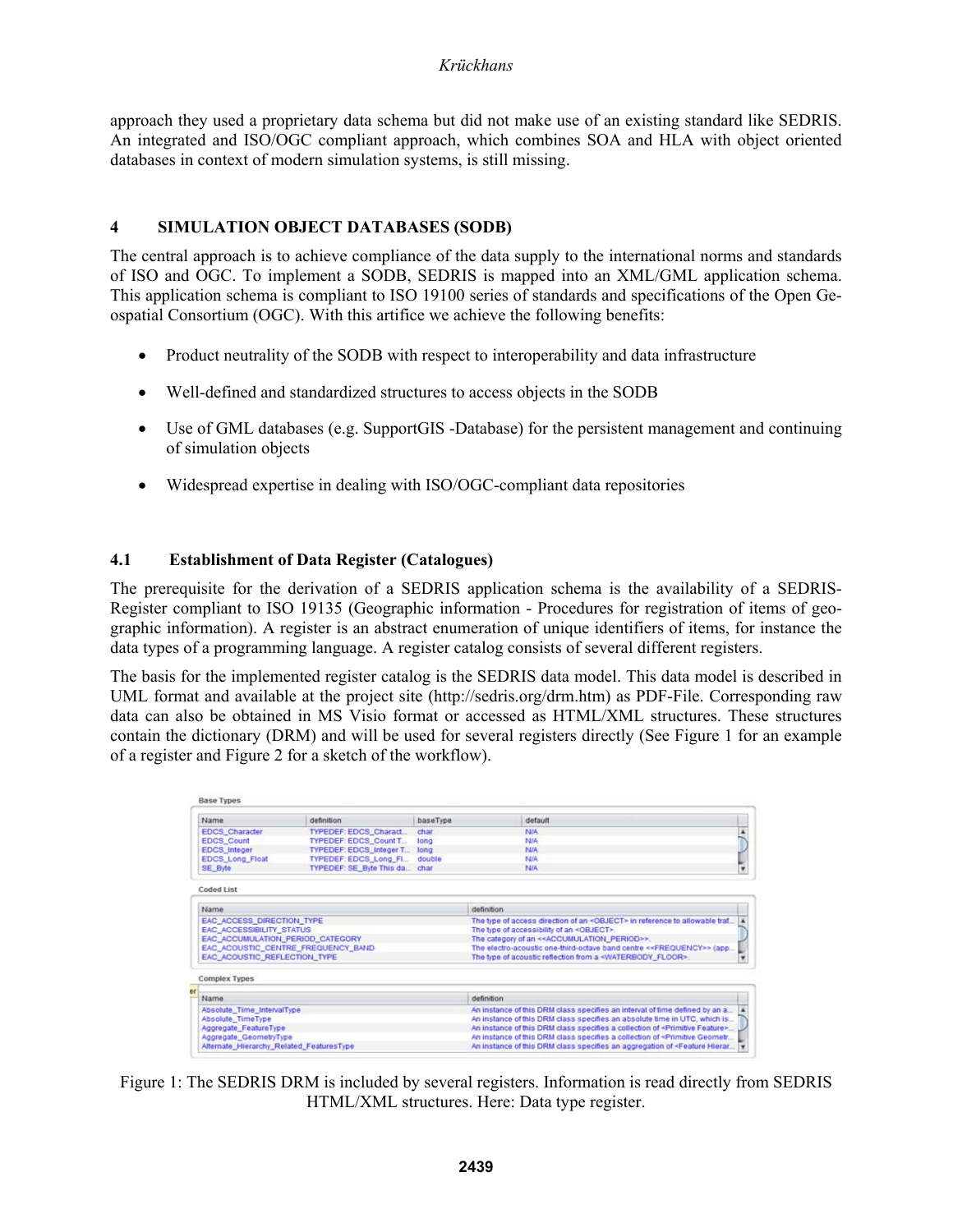For the SODB the following registers for the derivation of the SEDRIS/GML schema are used:

- Term register: Contains all definitions and descriptions of object types. It represents a dictionary for further registers. The term register does not contain any relations or constraints.
- Data type register: Defines and describes all usable data types from basic types like Strings, Floats, Boolean and Dates to Enumerations and Code lists to further complex data types. Properties like inheritance, aggregation and composition are taken into account and mapped without loss (see Figure 1).
- Unit register: Contains all units of measurement, which will be used in the SODB. The unit definitions are compliant with the ISO 19103. Makes use of the Système international d'unités (SI).
- Model register: Contains information about models and reads object types with attributes and relationships directly from the DRM.



Figure 2: Workflow from SEDRIS DRM to the SODB schema.

In the use case of a SEDRIS/GML based SODB the user chooses the content of the SEDRIS DRM which is necessary for his simulation scenario (for examples see section 6). The ISO 19136 GML Encoding Rules Template is used to map the registry to GML. Therefore the template is converted manually in to SEDRIS Encoding Rules for example by adding new rules. A verbal form of a single rule could be: *New destination class "Areal\_Feature" extends SEDRIS class "Areal\_Feature". Add new typed attribute "geometry" of type "GML Surface"* (see Figure 6)*.* With respect to these ISO 19136 based SEDRIS-Encoding Rules the SEDRIS application schema is generated automatically.

Based on this requirement a Register-Management-Tool (RegManTool), that can manage any number of catalogs and registers, was implemented. Rules and dependencies to other catalogs can be changed by the modeler at any time. The construction of registers is compliant to the specifications of ISO 19126 (Dictionary), ISO 19110 (Catalogues) and ISO 19135 management (Procedures for item registration). With the goal of sustainability and reusability in data modeling the software is modular and can manage different registers including their dependencies. Key terms and definitions are stored in separate registers and merged by reference. Data duplication and inconsistencies originating in the life cycle of a register is prevented.

## **4.2 Object-Oriented Data in Object-Relational Databases**

The mapping of object-oriented data models into object-relational databases is implemented by the workflow, which transfers any XSD schema (for example a XSD file generated by the RegManTool) into a generic SQL table structure. This strategy enables the database to manage different geo-spatial data schemas and thus respond to individual requirements of various data.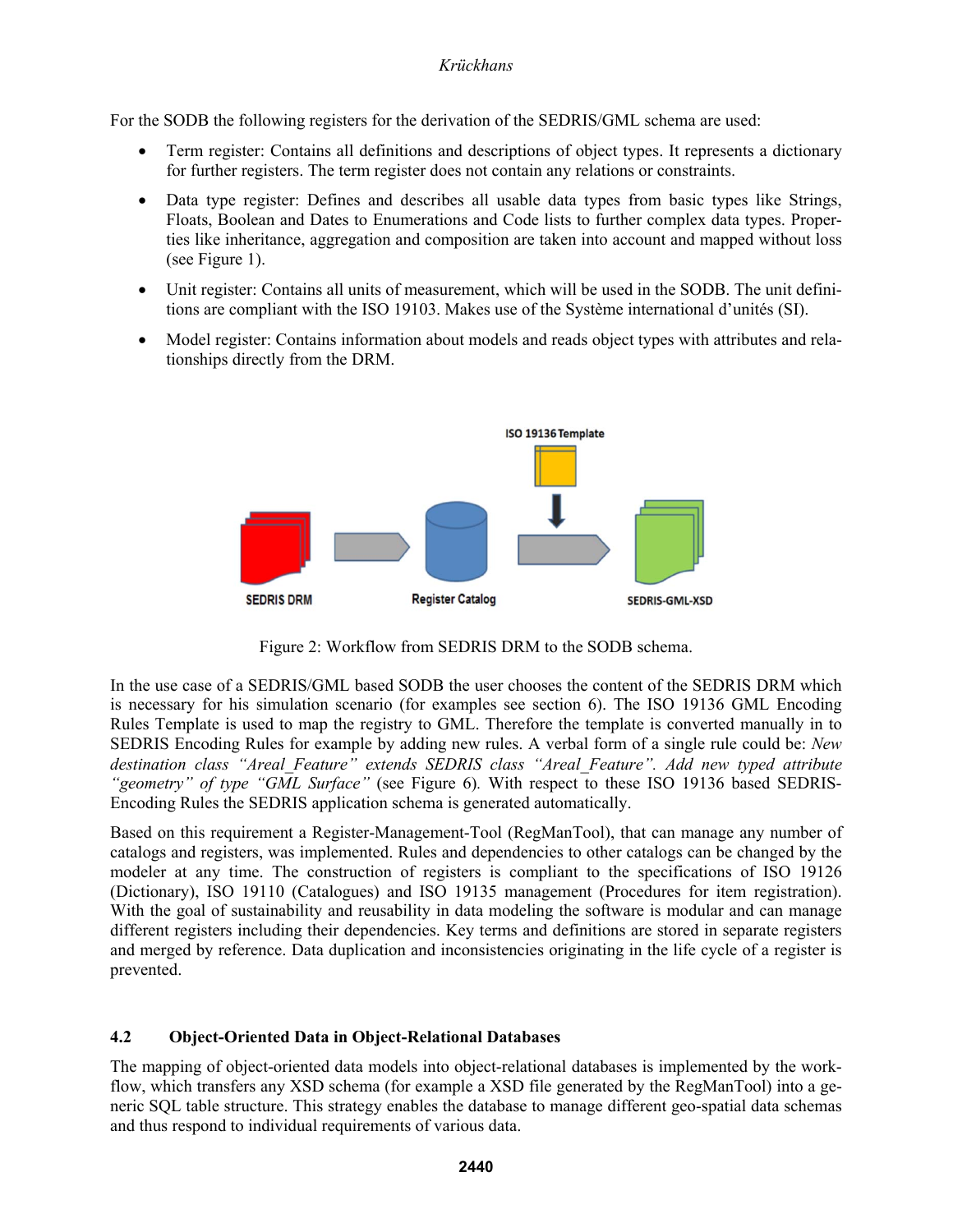*Krückhans* 



Figure 3: Multiple SODB-(SupportGIS) Kernel Architecture

With SupportGIS-Java (SupportGIS) CPA Systems offers a system that provides an implementation of the workflow described above. The system accepts data schema from various sources and converts them into a table structure of a database (See Figure 4). Using the XSD files the raw schema is converted and stored in an ISO/OGC-compliant structured schema. The result is always the semantic description of the data model in the physical tables of the data base management system (DBMS). Thus the transfer of almost any special application schema in a general database system is possible.



Figure 4: Derivation of abstract classes into the tables of an object-relational database

# **4.3 From a Registers Catalog to an Object-Oriented SODB**

Using SupportGIS, the creation of the SEDRIS-GML database from the derived application schema is fully automated. For this purpose, SupportGIS interprets the corresponding XSD file and transfers it into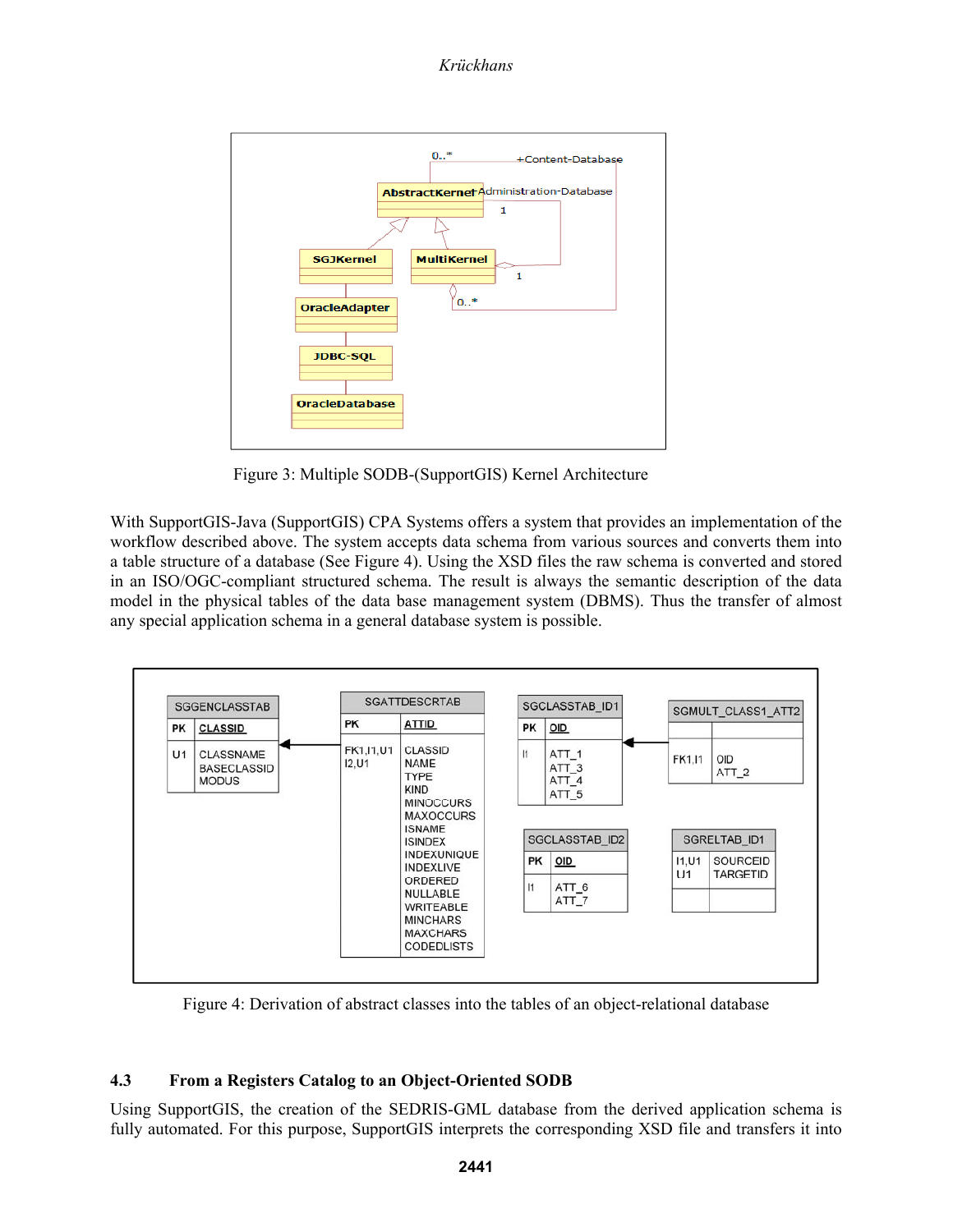the table structure of an object-relational database such as PostgreSQL or Oracle (see section 4.2). Figure 5 shows the access structures and individual components of the SODB.

The general information exchange of the SODB can be established by several OGC based Services (see section 7). Alternatively, the SODB can be accessed via the SupportGIS-API, a JDBC interface with a geo-specific extension of SQL 4. This SupportGIS-API provides an abstract Java Kernel (XML) API to access all relevant functions of the generic Kernel. All applications will be developed on this layer and run behind the different implementations, in a particular SGJKernel, or, for certain applications, a multiprocessor Kernel that integrates a variety of SGJKernels (see Figure 3).



Figure 5: The SODB in the context with the OGC service architecture and the SupportGIS-API for HLA based simulations through a Service Interface.

# **5 EXAMPLES**

## **5.1 Modeling Real World Objects in SEDRIS/GML**

Figure 6 shows the independence between DRM and EDCS in SEDRIS. The classes "Classification Related Features", "Union Of Features" and "Areal Feature" from the SEDRIS DRM describe an abstract object hierarchy by two separate 1-n relations. The hierarchy has no further semantics and could be applied to any other use case. A specific object meaning is only assigned by the relation to the "Classification\_Data". In this example, the DRM classes are matched to the hierarchy of a city using the EDCS meanings for cities, buildings and walls. In general, the DRM can be seen as the grammar and the EDCS as the dictionary of SEDRIS.

In addition to the abstract object hierarchy and the semantics, the geometry is modeled by GML. At this point, GML can be understood as a kind of geometrical instantiation of objects. The GML - geometry is independent from both the semantics and the hierarchy.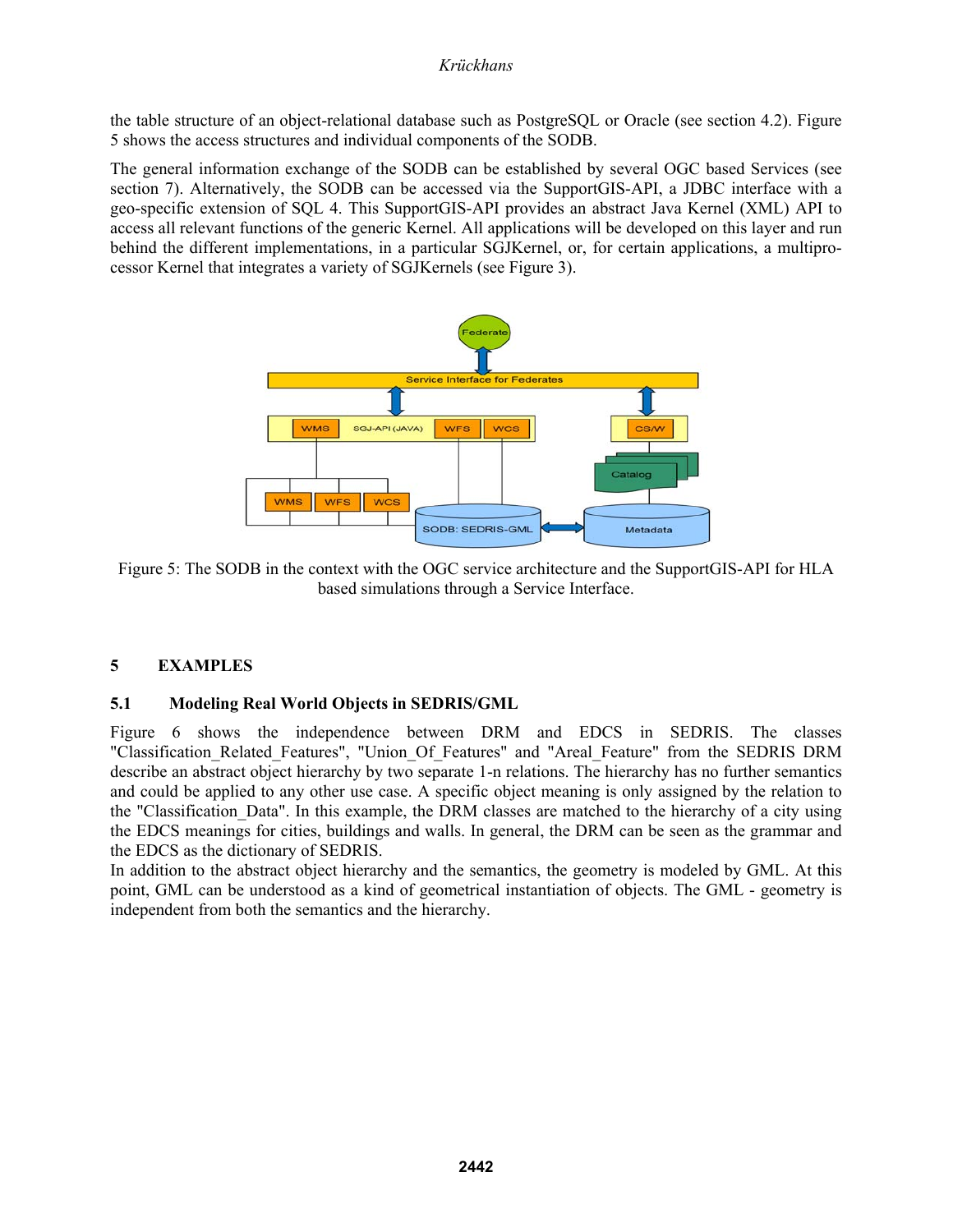

Figure 6: Modeling city objects from walls to buildings to cities with SEDRIS/GML using SEDRIS EDCS, SEDRIS DRM and GML

### **5.2 OpenFlight and SEDRIS/GML**

Most of the simulator systems, especially in the field of virtual reality simulations (e.g. flight simulators) support the open data format OpenFlight (OF). Hence the ability of OF in a simulation database is necessary. To make the conversion between the SEDRIS data format and a target format such as OF as simple as possible, it is reasonable to look for similar structures in OF and SEDRIS DRM. Most of the nodes of the OF schema can directly be matched to SEDRIS classes. Table 1 shows the comparison between SEDRIS DRM and OF Record Types.

| <b>Description</b>         | <b>OpenFlight</b> | <b>SEDRIS DRM</b>           |
|----------------------------|-------------------|-----------------------------|
| Group node                 | Group record      | Union of geometry hierarchy |
| Geometry node              | Mesh record       | Union of primitive features |
| Level Of Detail (LOD) node | LOD record        | LOD related geometry        |
| Switch-node                | Switch record     | State related geometry      |
| Polygon                    | Face record       | <b>GML</b> Surface          |

Table 1: Comparison of OpenFlight and SEDRIS DRM

## **6 USECASE**

"The VIntEL-Project is a multi-year effort aiming at increasing the reliability and applicability of distributed simulations and strengthening the credibility of the simulation results" (Siegfried 2011). Successes and the current status of the project are presented at regular intervals on meetings with live presentations. During the meeting in fall 2012 the access and interaction of various simulation systems developed by different manufactures will be tested for a SODB. Within the tests, static objects like buildings, houses and trees are loaded initially from the SODB. The changes of dynamic objects such as impact craters, gates, demolition of buildings occur during the lifetime of the simulation and will be updated in the SODB via HLA or Web-Services. For this scenario a database schema is generated from the SEDRIS DRM. To produce a SEDRIS/GML compliant schema, the registers for the aforementioned workflow were built up from a subset of the SEDRIS DRM and GML. Figure 7 shows an example of building class instances. Of course, the created schema meets the requirements of the participating simulators and with that it is able to provide all necessary data.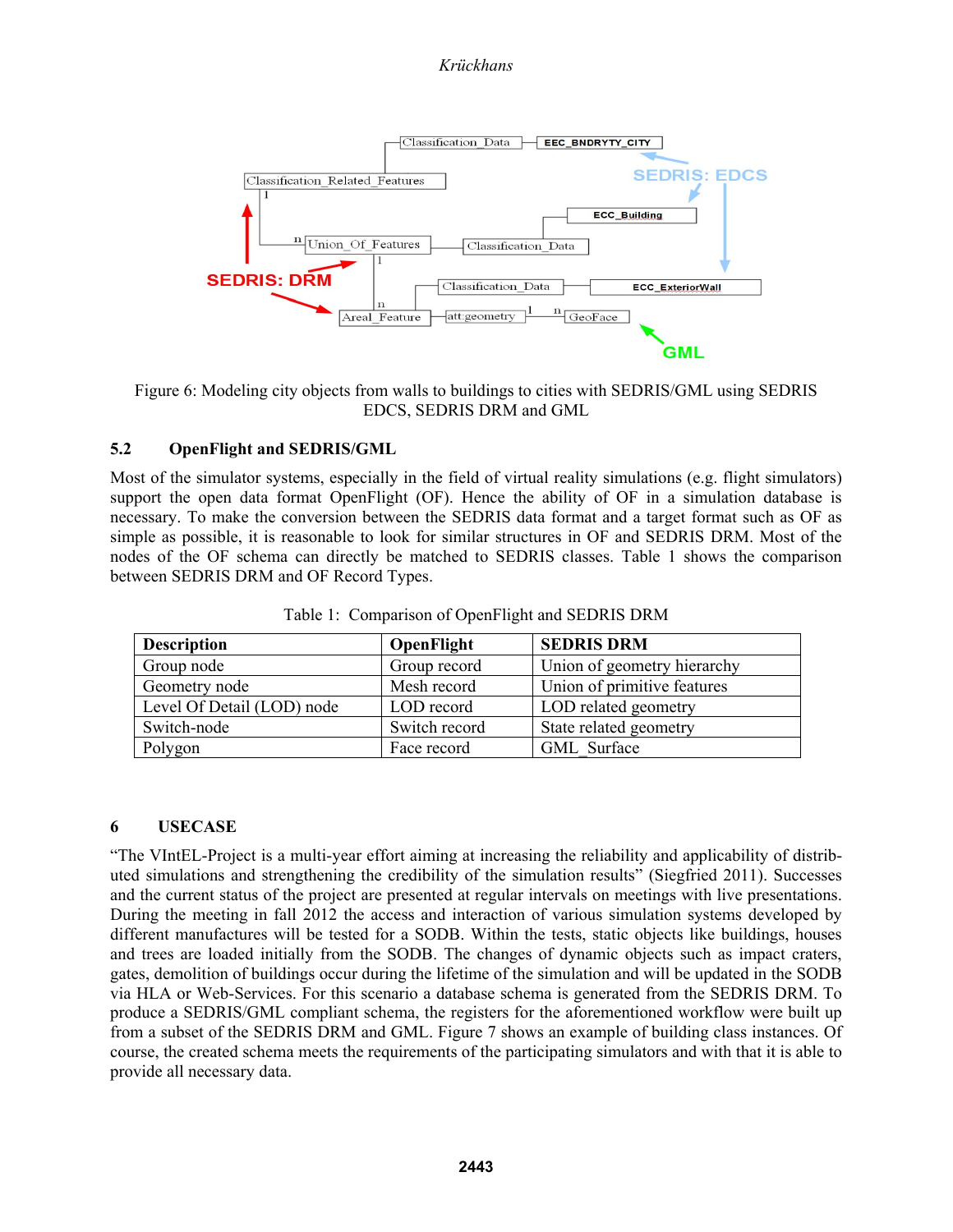

Figure 7: Buildings in a SEDRIS/GML ISO/OGC compliant SODB. Every Building is an instance of SEDRIS class Union Of Features that links to multiple instances of SEDRIS class Areal Feature. Every Areal Feature consists of multiple GML Surfaces (image: Bundeswehr, armed forces of Germany)

## **7 SUMMARY**

From the basic standards ISO 19119, ISO 19109, ISO 19107, ISO 19108 and ISO 19111 arise abstract descriptions, rules and terminology for the modeling of spatial data. These standards create conditions that are supported by any ISO-compliant spatial data modeling. Such conditions are e.g. the interpretation of a feature as a model of a real world object (ISO 19109), the description of the spatial reference of geometrical and topological properties (ISO 19107) or the definition of space (ISO 19111) and time (ISO 19108) as reference systems.

With regard to these standards we describe a mapping of the properties of model objects into the tables of an ISO/OGC compliant object-relational database. The logical data model of the SEDRIS/GML database is complemented by standard SQL operators which facilitate special SQL functions for fast spatial data queries in the database. Affected are these structures:

- Classes
- Attributes
- Relations
- Geometrical features

# **8 CONCLUSION**

The presented standardization strategies accelerate the data collection, due to its broad applicability. This leads to the benefits of standardized service oriented architectures (SOA). So called geo-datainfrastructures offer a wide range of different data sources through uniform access methods. They can also be used for concepts of data continuation and versioning of data resources.

These strategies provide optimal conditions for an adaptation for data supplement of simulation applications. Merging SEDRIS structures with GML specification enables a standardized service-oriented infrastructure for the supply of SODBs including the following services:

- Web Feature Service (WFS)
	- o Read access of vector data of the SEDRIS-GML database.